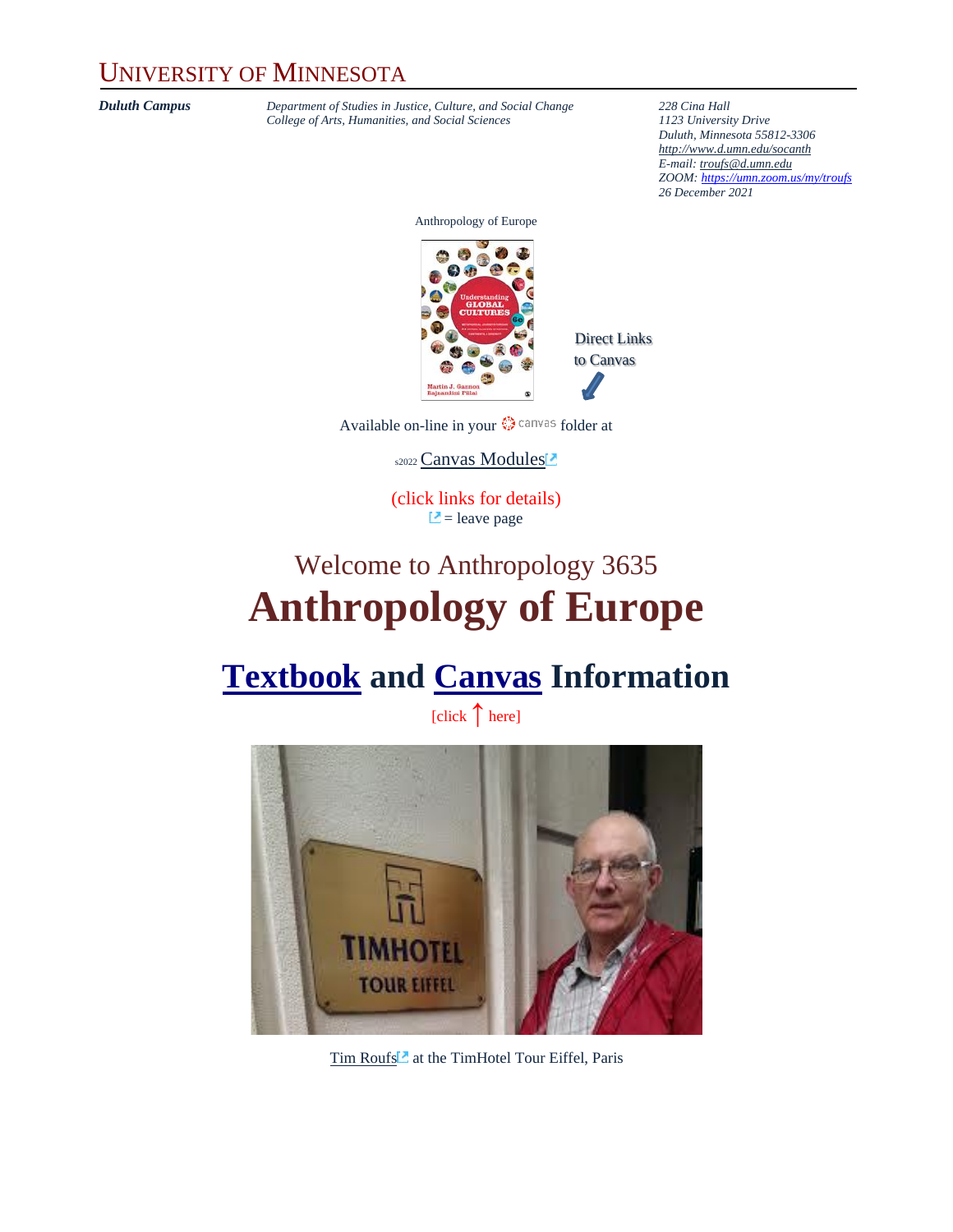### **Happy [Boxing Day!](https://en.wikipedia.org/wiki/Boxing_Day)**

a very important holiday in England and the rest of the UK

**Please red this to the end.** *Reading it will save you a lot of time and trouble* **in the long run.**

## **Anthropology of Europe will be a great course, and a great experience. You will see. . . .**

# **About the Anthropology of Europe course . . .**

Some people like to procrastinate. Others like to arrive early to a party, and in some ways those folks are "pre-crastinators".

Classes officially start on Wednesday, the 12<sup>th</sup> of January 2022.

I am sending this note out early to make it more convenient for you precrastinators **to order the textbooks on-line** (if that is an attractive option for you), and / or to let you get started reading **some of the interesting materials that we have for the class** (if you are the kind of person who likes to do that sort of thing).

Or you might want to start watching one or other of the international**award-winning films and videos** that we have lined up for the class.

If neither of these options applies to you, and you just feel like a little more Yuletide procrastination is in order, just relax and enjoy the great winter wonderland weather—wherever you happen to be, and enjoy the rest of your break.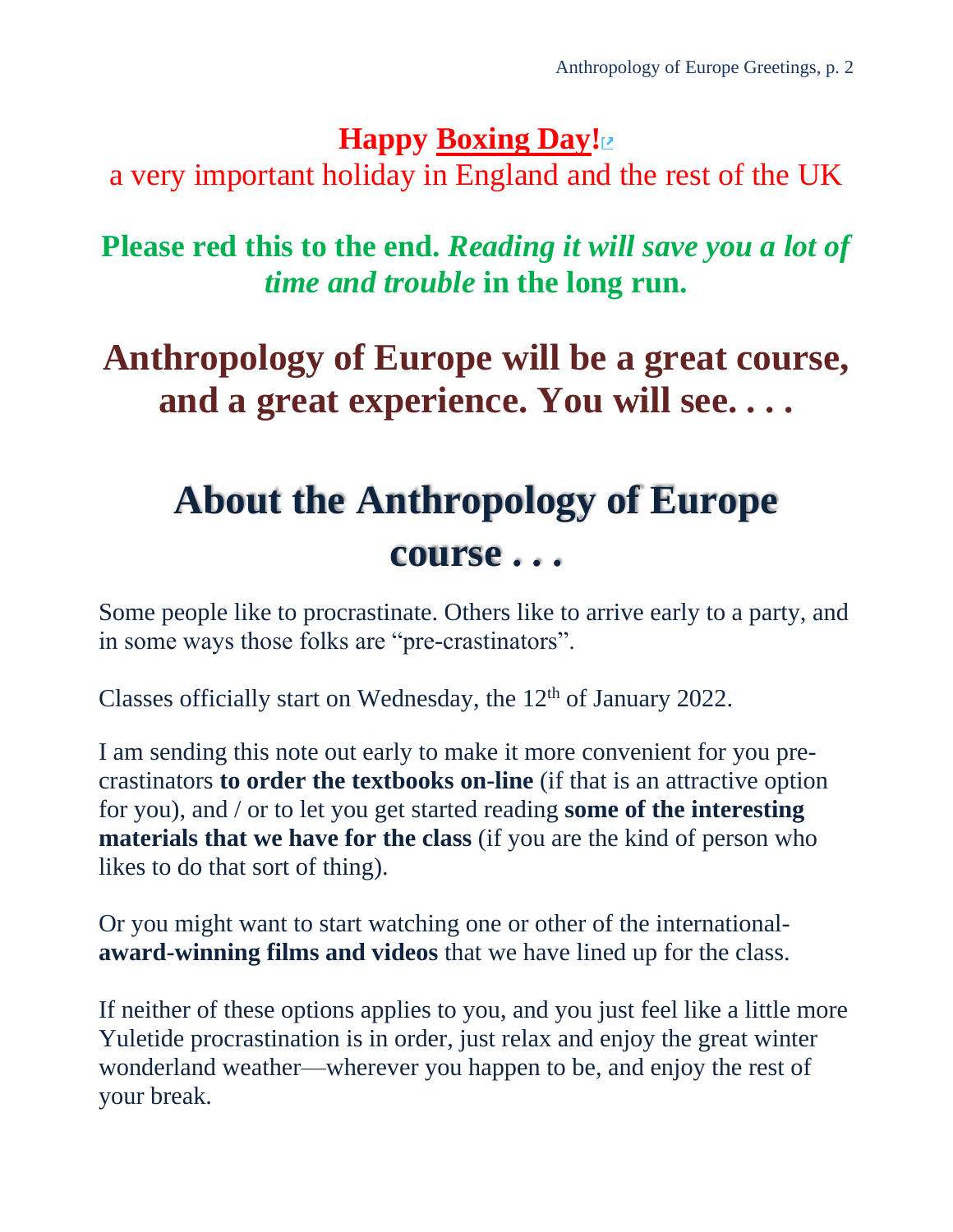<span id="page-2-0"></span>Either way, with all of the goings-on about COVID-19, you might want to get a head start in at least **ordering your textbook**—a textbook that's actually fun to read (well, at least it is after you get past the first chapter). . . .



## **Textbook**

### **[Detailed Information on the Textbook is Here](https://www.d.umn.edu/cla/faculty/troufs/anth3635/cetexts.html#title) . . .**

<https://www.d.umn.edu/cla/faculty/troufs/anth3635/cetexts.html#title>

[click **↑** here]

(It's expensive, so consider renting one, or buy a used copy; exams are open-book, so you should have a copy. We are using this text this semester in both ANTH 1080 Global Cultures and in ANTH 3635 Anthropology of Europe. We also used it in the ANTH 1080 Global Cultures course in the fall, so students from last semester may have books for sale or loan.)

# **Other Things that You Might be Curious about . . .**

click on the items for more information . . .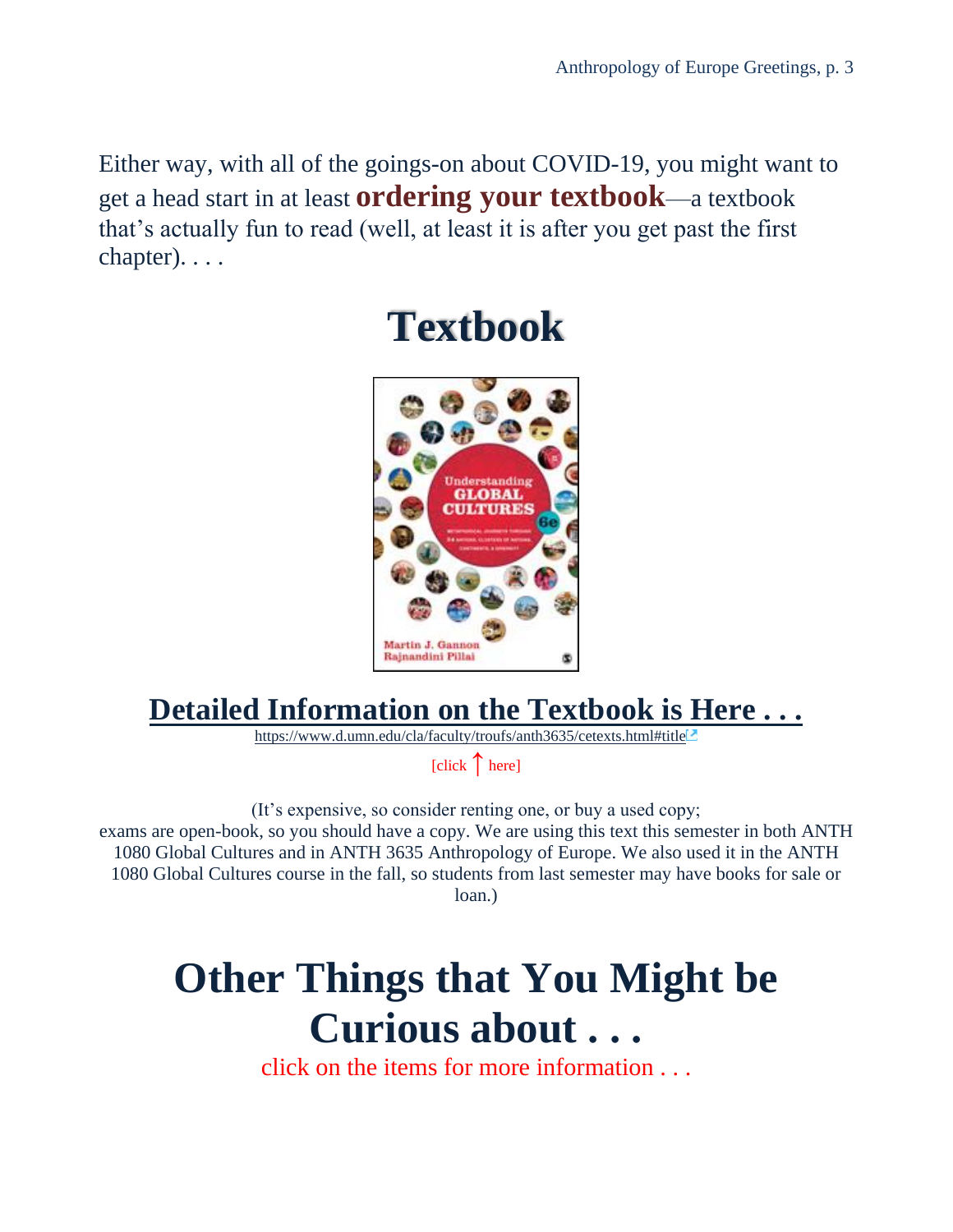links may or may not work on your cell phone

### **[Interest in World Cultures](#page-4-1)**

**[The Course Management System](#page-4-0)** 

**[Thanks / Questions](#page-9-0)**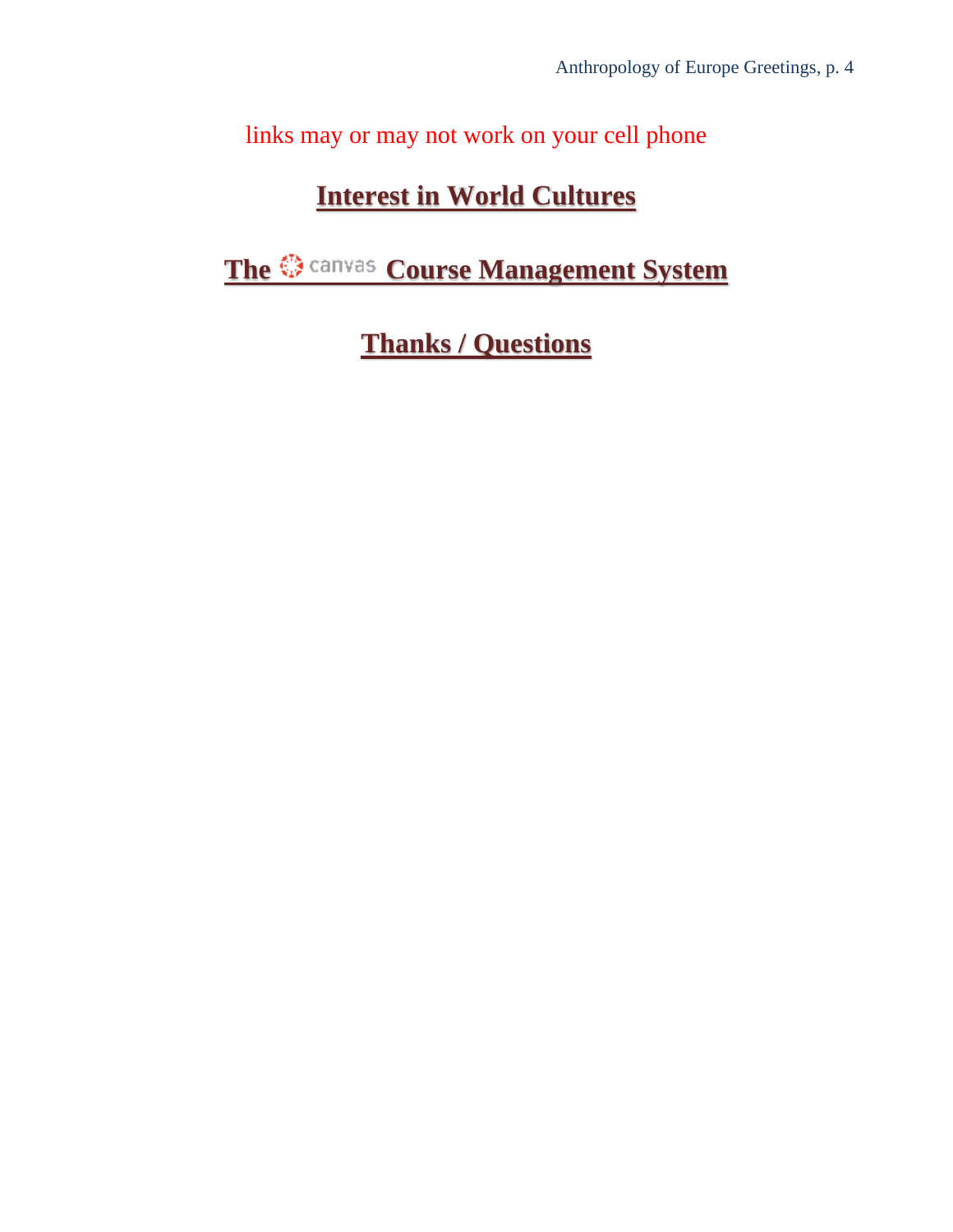# <span id="page-4-1"></span>**Interest in World Cultures—and Especially the Peoples and Cultures of Europe—has Never Been Greater**

You can see that in the news and editorial pages of the weekly papers and the other news media, even apart from COVID-19 having taken hold in virtually every country of the world.

Lots of things are happening on the European front . . . virtually every day. **One of the best sources for up-to-date news on Europe is** *[BBC](http://www.bbc.com/news/world/europe/)  [News Europe](http://www.bbc.com/news/world/europe/)*. I also like *[The Telegraph](http://www.telegraph.co.uk/)* and, to balance things out, **[The Guardian](http://www.theguardian.com/uk)** (UK Edition), and **[The New York Times](http://www.nytimes.com/)** . **They all regularly carry interesting and important articles on happenings in Europe. And we'll be looking at some of those sources in class.**

We'll have a look at Cultures of Europe, as well as at the folks in Europe looking at us.

# <span id="page-4-0"></span>**TheCourse Management System**

I am looking forward to "meeting you" in class as we begin our anthropological journey into Europe. In the meantime, at your leisure, you might want to peruse the information in **yourfolder** at [<http://canvas.umn.edu/>](http://canvas.umn.edu/).

If you are new to the  $\mathbb{Q}$  canvas course management system don't worry too much about that.  $\mathbb{Q}$  canvas has a very good orientation tutorials.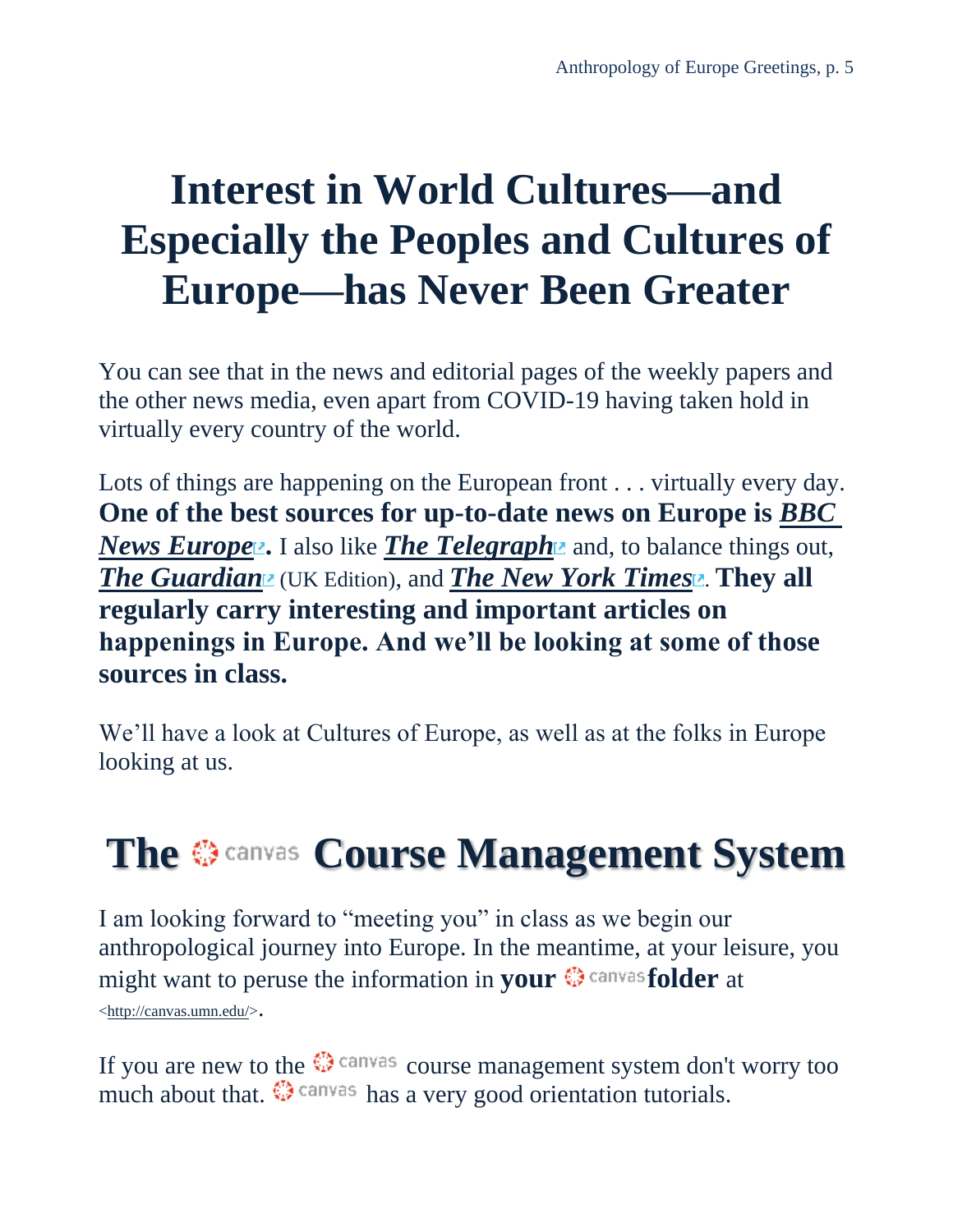### $\bigcirc$  canvas is at [<http://canvas.umn.edu/>](http://canvas.umn.edu/)

The Canvas Student Guide / Overview / Tour can be very helpful.

**[Student Guide](https://community.canvaslms.com/docs/DOC-10701)<sup>z</sup>** -- written guides with step-by-step instructions for Canvas tools

**[Canvas Student Overview](https://community.canvaslms.com/videos/1124-canvas-overview-students)** [\(6:47 min\)](https://community.canvaslms.com/videos/1124-canvas-overview-students)

Open your  $\bigcirc$  canvas folder at **<https://canvas.umn.edu/>** and select ANTH 3635 Anthropology of Europe (fka Peoples and Cultures of Europe) from the **Dashboard** . . .



REM: Links on screenshots are not "hot" (active)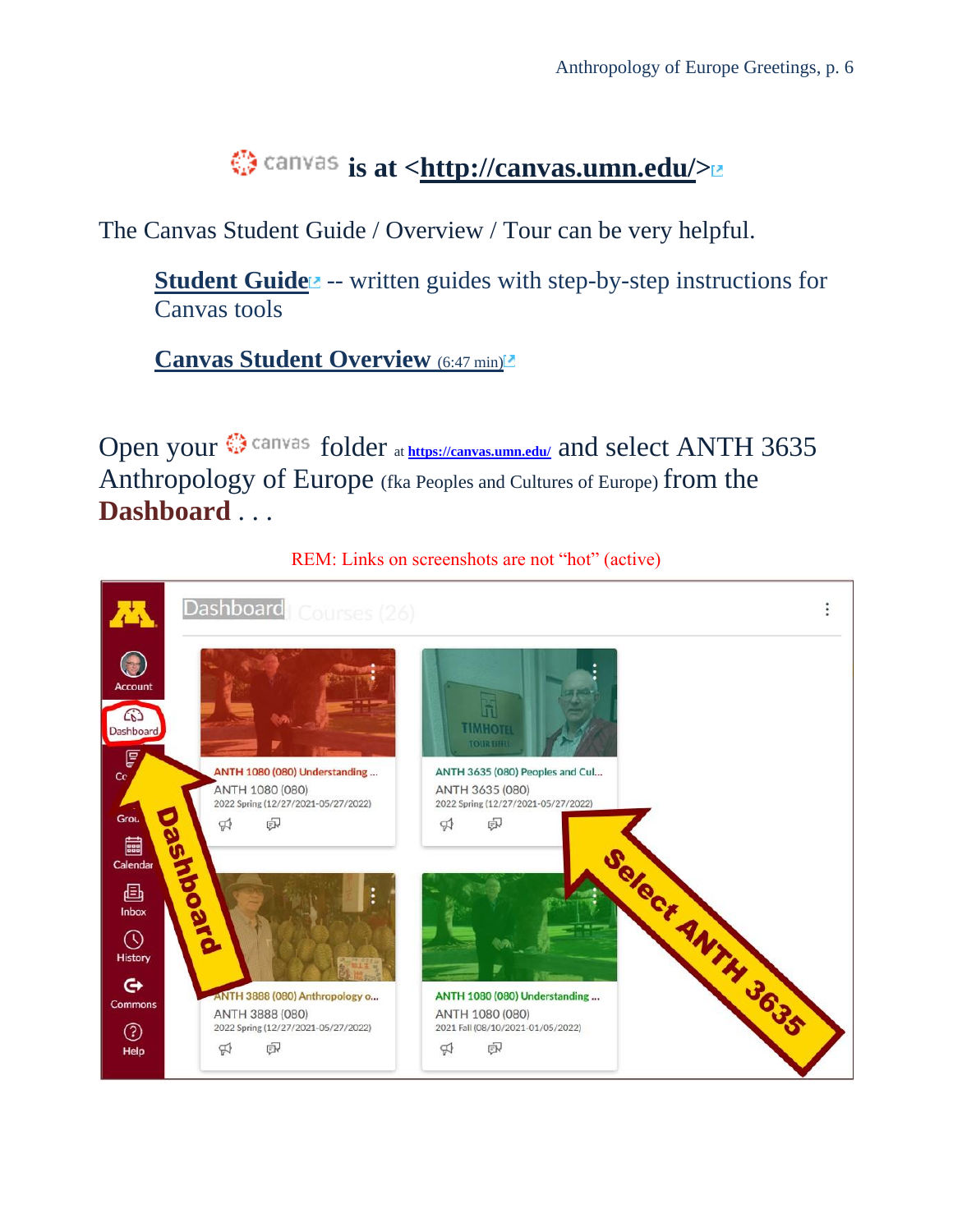#### Then Use the  $\otimes$  canvas **Modules** feature to start out . . .



#### REM: Links on screenshots are not "hot" (active)

**↓** Suggestion: **To de-clutter your screen use the "Collapse All" Modules** feature . . .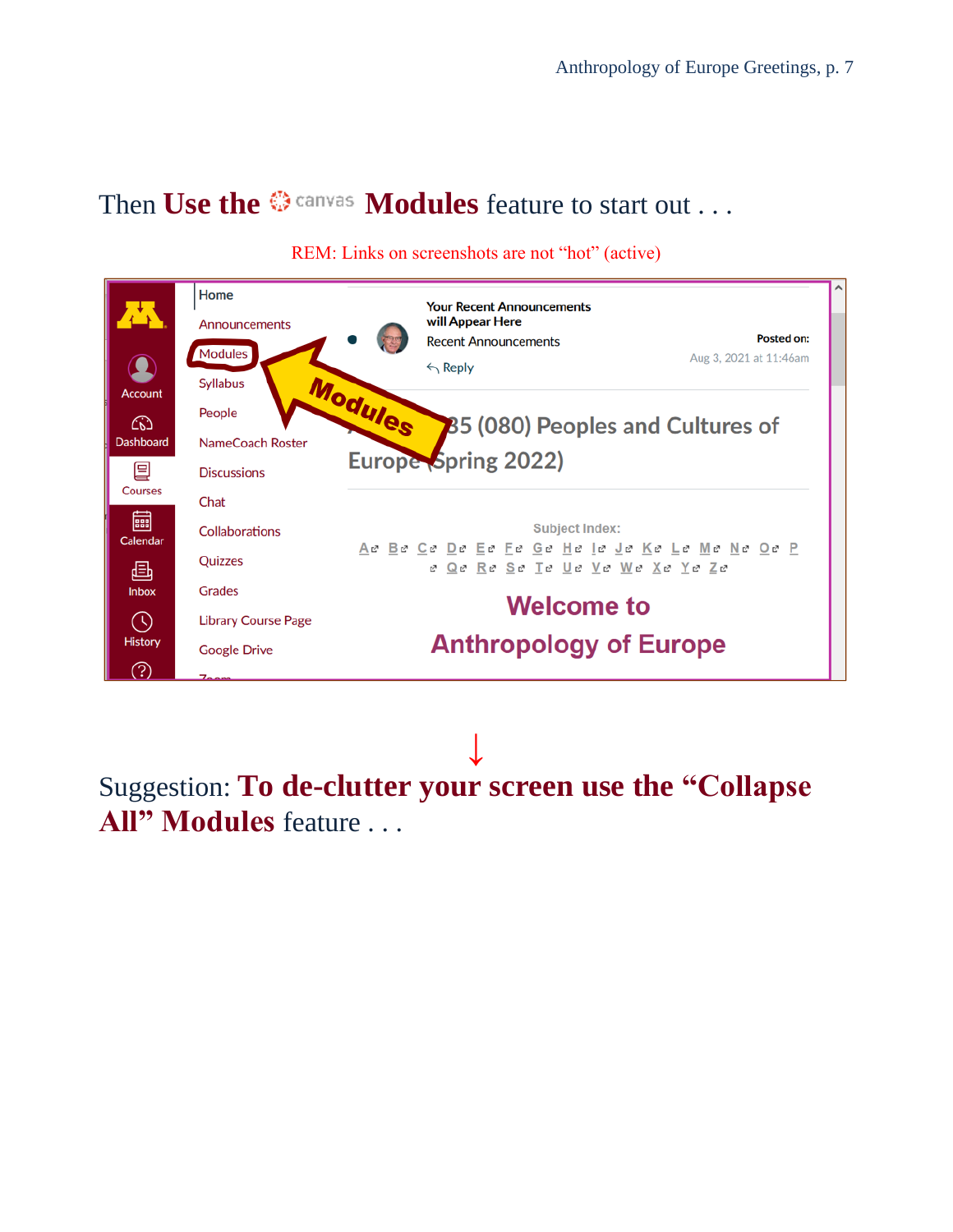

#### REM: Links on screenshots are not "hot" (active)

### Suggestion: **And your Modules page will look like this** . . .

#### REM: Links on screenshots are not "hot" (active)

|                                  |                                    |                                                      |                   | $\wedge$ |
|----------------------------------|------------------------------------|------------------------------------------------------|-------------------|----------|
|                                  | $\equiv$ ANTH 3635 (080) > Modules |                                                      |                   |          |
|                                  | 2022 Spring (12/27/2021-0          |                                                      | <b>Expand All</b> |          |
| <b>Account</b>                   | Home                               |                                                      |                   |          |
| $\omega$                         | Announcements                      |                                                      |                   |          |
| Dashboard                        | <b>Modules</b>                     | ▶ AE PRE-TERM s2022 MEMOS (NOTHING IS DUE, but read) |                   |          |
| 囯<br>Courses                     | <b>Syllabus</b>                    |                                                      |                   |          |
| 匾                                | People                             |                                                      |                   |          |
| Calendar                         | NameCoach Roster                   | ▶ AE WEEK 1: 9 - 15 Janary 2022                      |                   |          |
| 画                                | <b>Discussions</b>                 |                                                      |                   |          |
| <b>Inbox</b>                     | Chat                               |                                                      |                   |          |
| $\circledcirc$<br><b>History</b> | <b>Collaborations</b>              | ▶ AE WEEK 2: 16 - 22 January 2022                    |                   |          |
| က                                | Quizzes                            |                                                      |                   |          |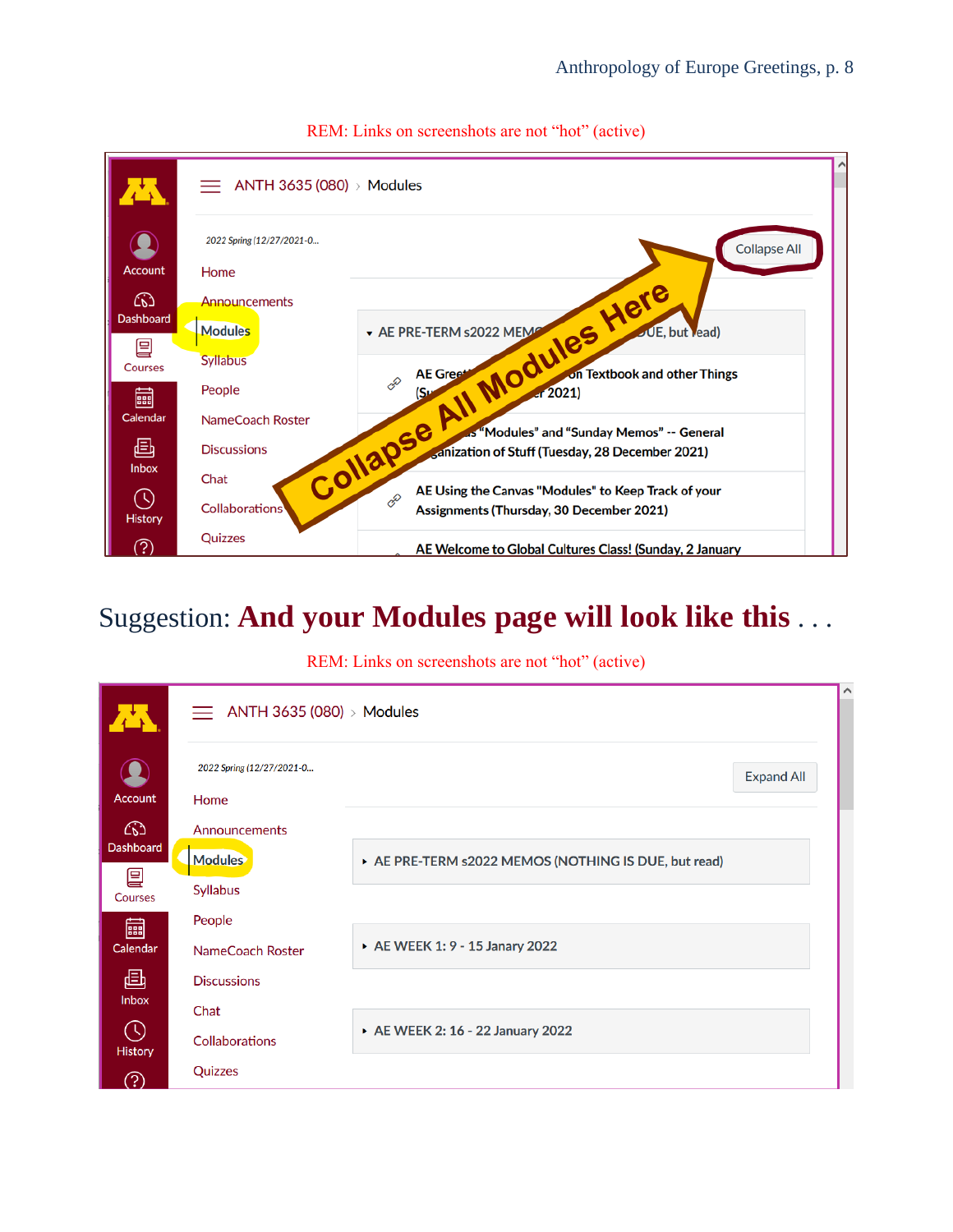### Suggestion: **Then open each Module one-by-one as you need it/them** . . .

|                  | $\equiv$ ANTH 3635 (080) > Modules               |                                        |
|------------------|--------------------------------------------------|----------------------------------------|
| $\blacksquare$   | 2022 Spring (12/27/2021-0                        | Open Modules Here<br><b>Expand All</b> |
| Account          | Home                                             |                                        |
| ඟ                | Announcements                                    |                                        |
| <b>Dashboard</b> | <b>Modules</b>                                   | 12022 MEMOS (NOTHING IS DUE, but read) |
| 囯<br>Courses     | <b>Syllabus</b>                                  |                                        |
| 匾                | People                                           |                                        |
| Calendar         | E WEEK 1: 9 - 15 Janary 2022<br>NameCoach Roster |                                        |
| 画                | <b>Discussions</b>                               |                                        |
| <b>Inbox</b>     | Chat                                             |                                        |
| ➀<br>History     | <b>Collaborations</b>                            | <b>AE WEEK 2: 16 - 22 January 2022</b> |
| ව                | Quizzes                                          |                                        |

REM: Links on screenshots are not "hot" (active)

**↓**

### One more Suggestion: **If you prefer to look at an item**  *outside of Canvas***, click on the item name** *in the grey bar* **on the top of any of the frames** . . .

REM: Links on screenshots are not "hot" (active)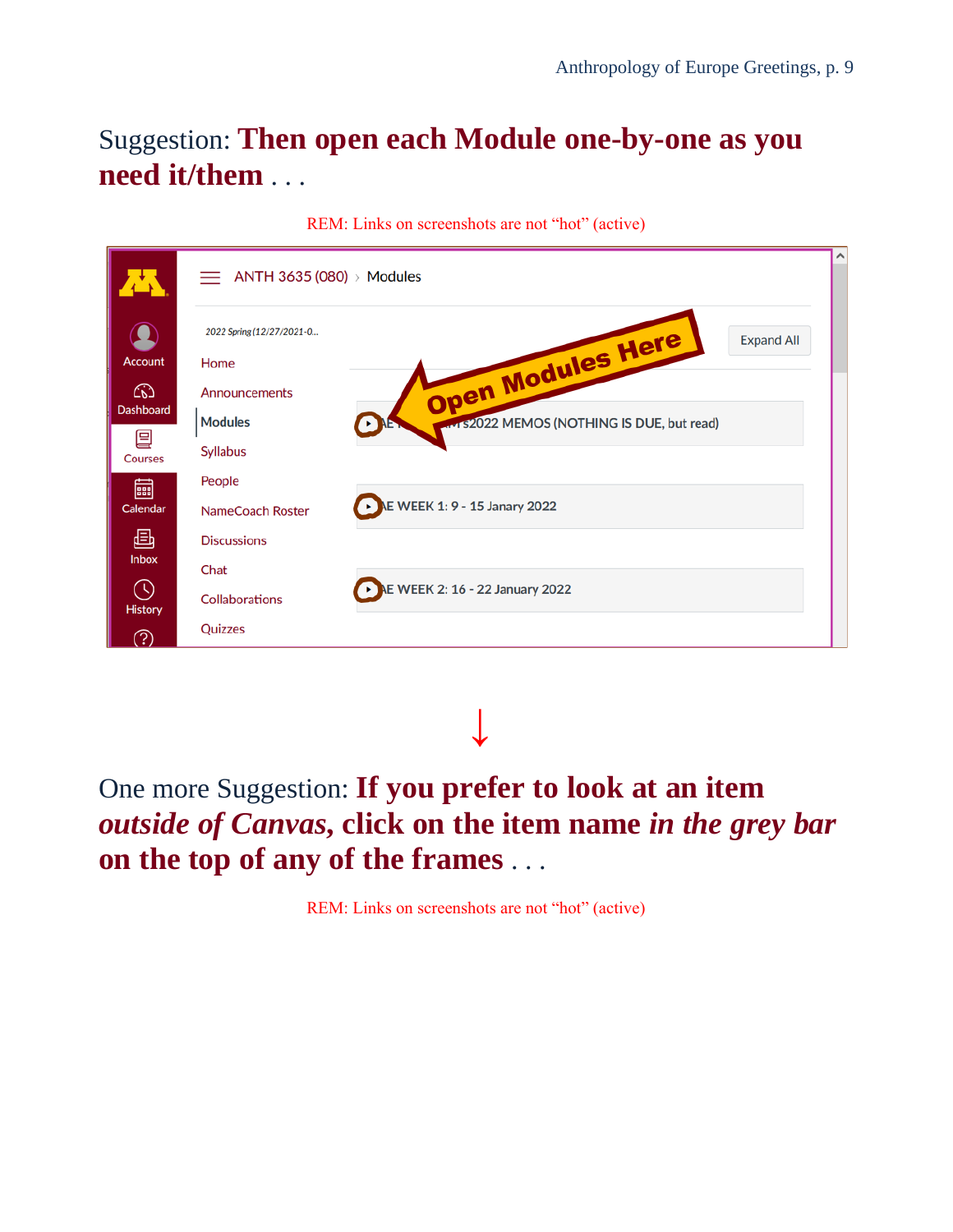

# **Thanks / Questions?**

<span id="page-9-0"></span>I am looking forward to "meeting you" in class as we begin our anthropological journey into Europe.

So once again, welcome to ANTH 3635 Anthropology of Europe. This will be a great course, and a great experience. You will see....

Thanks for signing on for the Anthropology of Europe.

If you have any questions, please do not hesitate to e-mail [troufs@d.umn.edu](mailto:troufs@d.umn.edu) ...